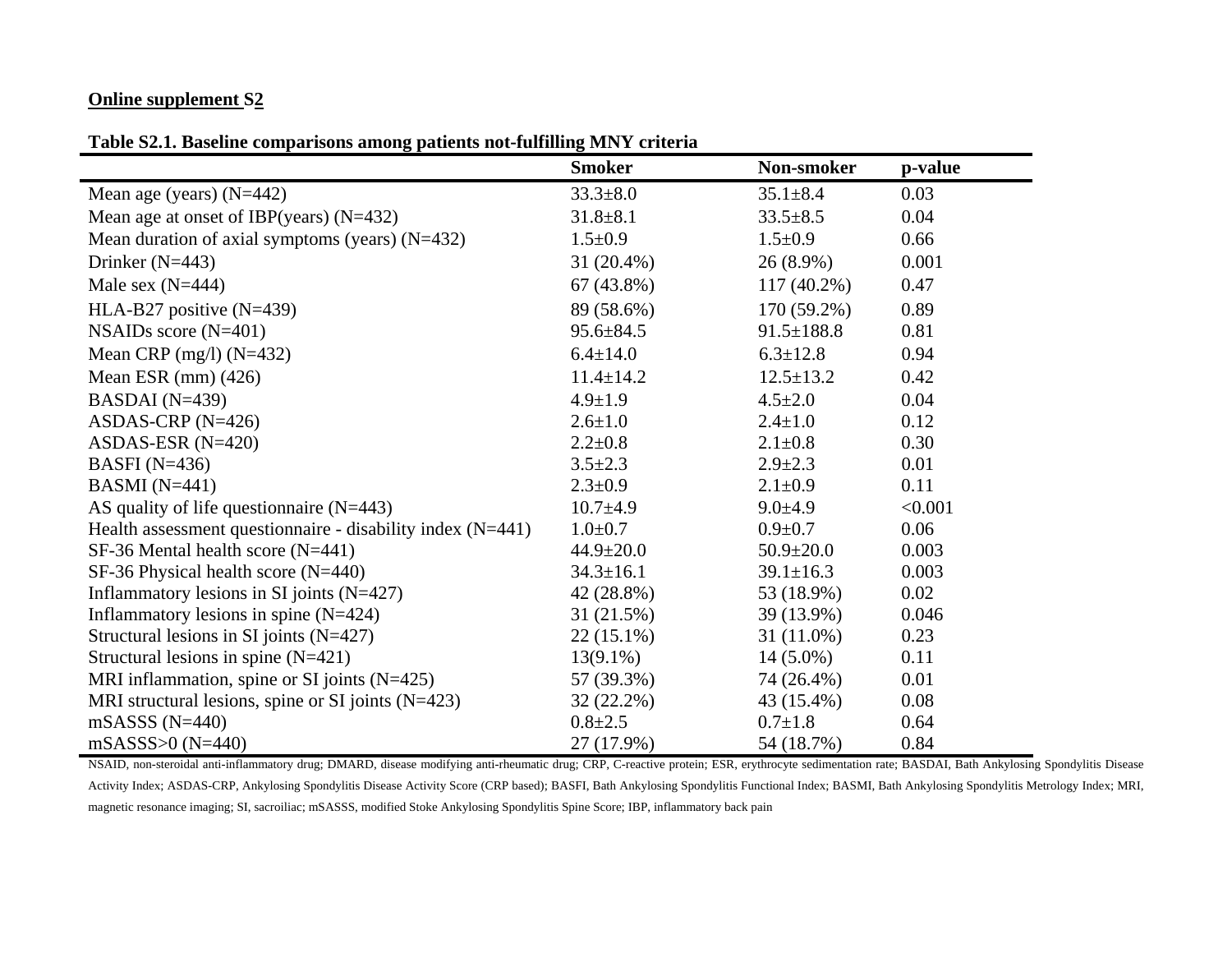|                       | Standard coefficient | Regression coefficient (95% p-value<br>CI) |       |
|-----------------------|----------------------|--------------------------------------------|-------|
| Smoker                | $-0.12$              | $-2.06$<br>$(-3.72; -0.40)$                | 0.02  |
| Caucasian race        | 0.13                 | 3.80<br>(1.03; 6.58)                       | 0.01  |
| HLA-B27 positivity    | <b>NS</b>            | <b>NS</b>                                  | $--$  |
| Family history of SpA | $-0.10$              | $-1.88$<br>$(-3.72; 0.04)$                 | 0.045 |

## **Table S2.2. Multivariate linear regressions analyses of factors associated with age at onset of IBP**

IBP=inflammatory back pain; HLA=Human leukocyte antigen; SpA=spondyloarthritis; CI=confidence interval; NS=not significant in multivariate model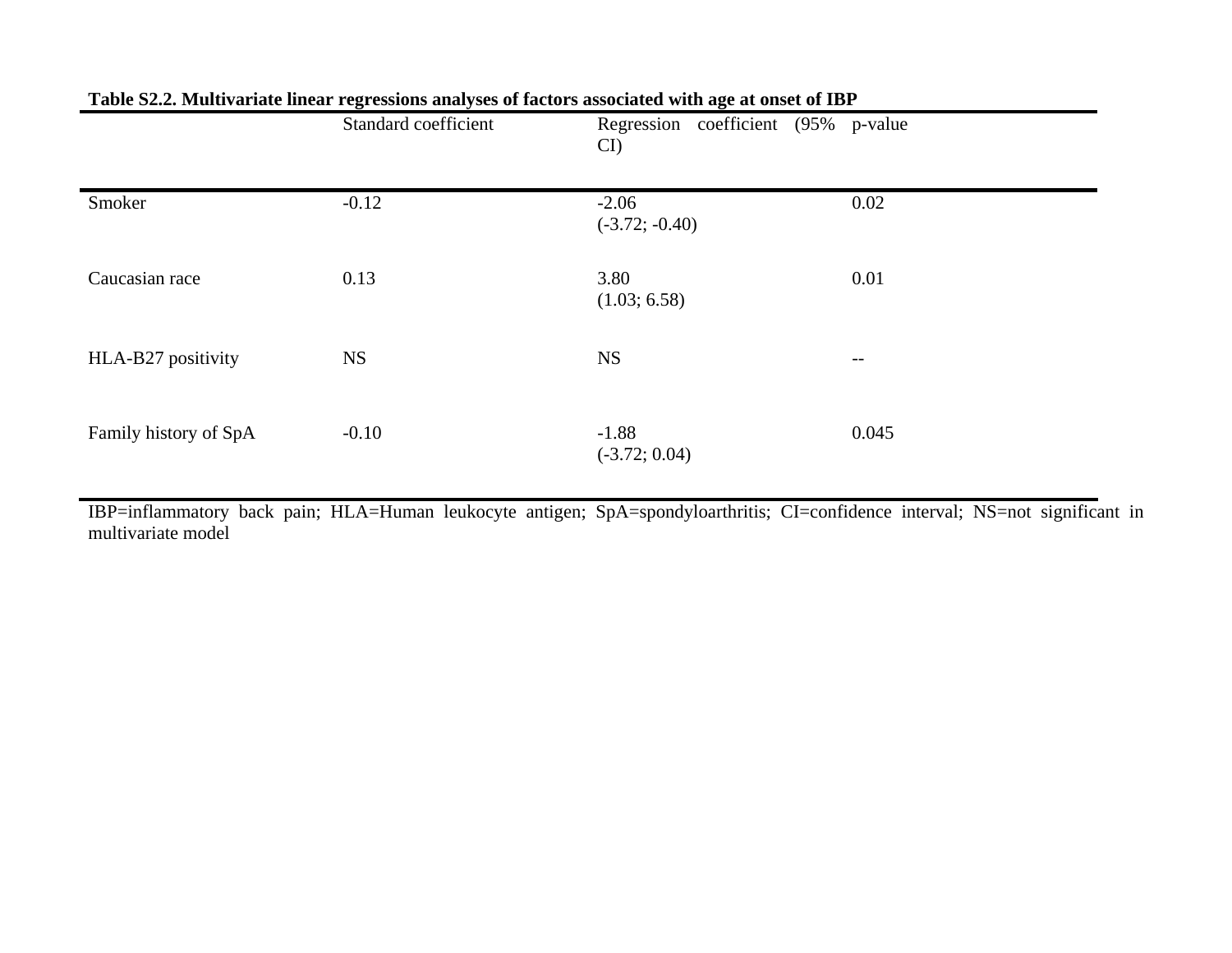|                                    | <b>BASDAI</b>          |                        |                                               | <b>BASFI</b>           |                        |                          |
|------------------------------------|------------------------|------------------------|-----------------------------------------------|------------------------|------------------------|--------------------------|
|                                    | Standard               | Regression             | p-                                            | Standard               | Regression             | p-value                  |
|                                    | coefficient            | coefficient (95% CI)   | value                                         | coefficient            | coefficient (95% CI)   |                          |
| Smoker                             | 0.12                   | 0.48                   | 0.02                                          | <b>NS</b>              | <b>NS</b>              | $\overline{\phantom{a}}$ |
|                                    |                        | (0.10, 0.86)           |                                               |                        |                        |                          |
| Caucasian race                     | $-0.11$                | $-0.78$                | 0.02                                          | <b>NS</b>              | ${\sf NS}$             | $\overline{\phantom{m}}$ |
|                                    |                        | $(-1.44, -0.12)$       |                                               |                        |                        |                          |
| Male sex                           | <b>NS</b>              | <b>NS</b>              | $\mathord{\hspace{1pt}\text{--}\hspace{1pt}}$ | $-0.07$                | $-0.34$                | 0.047                    |
|                                    |                        |                        |                                               |                        | $(-0.68, 0.00)$        |                          |
| HLA-B27 positivity                 | $-0.11$                | $-0.42$                | 0.03                                          | <b>NS</b>              | <b>NS</b>              | $- -$                    |
|                                    |                        | $(-0.79, -0.05)$       |                                               |                        |                        |                          |
| Drinker                            | <b>NS</b>              | <b>NS</b>              | $- -$                                         | NI                     | $\mathsf{N}\mathsf{I}$ | --                       |
|                                    |                        |                        |                                               |                        |                        |                          |
| <b>CRP</b>                         | 0.13                   | 0.20                   | 0.02                                          | NI                     | NI                     | $\sim$ $\sim$            |
|                                    |                        | (0.04, 0.36)           |                                               |                        |                        |                          |
| ESR                                | 0.21                   | 0.47                   | < 0.001                                       | $\mathsf{N}\mathsf{I}$ | $\mathsf{N}\mathsf{I}$ | $-$                      |
|                                    |                        | (0.22, 0.72)           |                                               |                        |                        |                          |
| MRI SI joints inflammatory lesions | $-0.15$                | $-0.71$                | 0.002                                         | $\mathsf{N}\mathsf{I}$ | $\mathsf{N}\mathsf{I}$ | --                       |
|                                    |                        | $(-1.16, -0.25)$       |                                               |                        |                        |                          |
| ASDAS-CRP                          | $\mathsf{N}\mathsf{I}$ | ΝI                     | $\mathord{\hspace{1pt}\text{--}\hspace{1pt}}$ | 0.55                   | 1.23                   | < 0.001                  |
|                                    |                        |                        |                                               |                        | (1.06, 1.39)           |                          |
| BASMI                              | $\mathsf{N}\mathsf{I}$ | $\mathsf{N}\mathsf{I}$ | $\overline{\phantom{m}}$                      | 0.27                   | 0.69                   | < 0.001                  |
|                                    |                        |                        |                                               |                        | (0.51, 0.88)           |                          |

#### **Table S2.3. Multivariate linear regressions analyses of factors associated with BASDAI and BASFI**

ASDAS-CRP=Anklosing Spondylitis Disease Activity Score; BASDAI=Bath Ankylosing Spondylitis Disease Activity Index; BASFI=Bath Ankylosing Spondylitis Functional Index; HAQ-AS=health assessment questionnaire for ankylosing spondylitis; HLA=Human Leukocyte Antigen; CRP=C-reactive protein; ESR=erythrocyte sedimentation rate; MRI=magnetic resonance imaging; SI=sacroiliac; BASMI=Bath Ankylosing Spondylitis Metrology Index; CI=confidence interval; NS=Non-significant in multivariate analysis; NI=Not included in the multivariate model.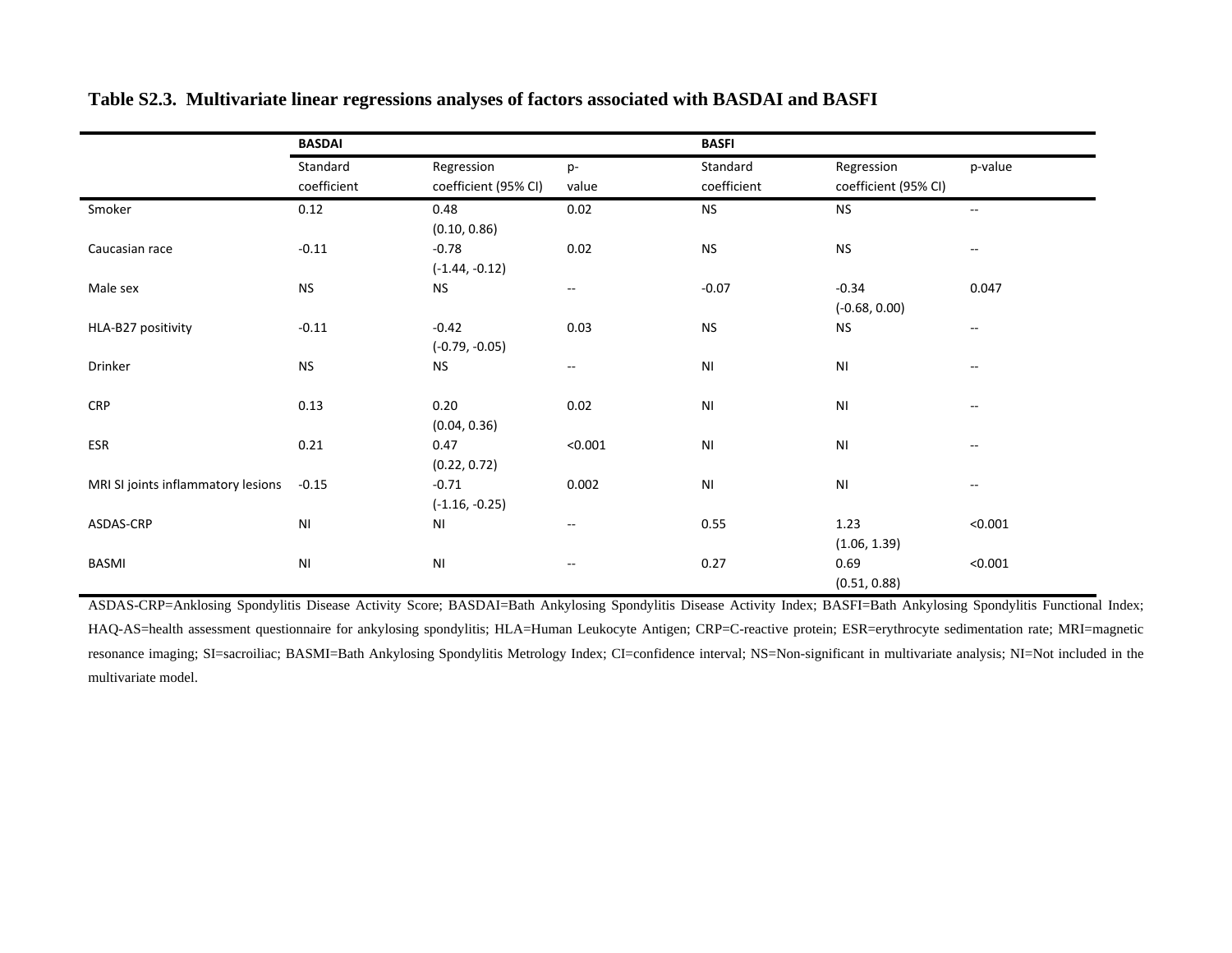|                | Euro-QoL    |                  | SF-36 (physical health score) |             |                  | SF-36 (mental health score) |                        |                              |                          |
|----------------|-------------|------------------|-------------------------------|-------------|------------------|-----------------------------|------------------------|------------------------------|--------------------------|
|                | Standard    | Regression       | $p-$                          | Standard    | Regression       | $p-$                        | Standard               | Regression                   | $p-$                     |
|                | coefficient | coefficient (95% | value                         | coefficient | coefficient (95% | value                       |                        | coefficient coefficient (95% | value                    |
|                |             | $CI$ )           |                               |             | CI               |                             |                        | $CI$ )                       |                          |
| Smoker         | 0.12        | 1.29             | 0.002                         | $-0.12$     | $-4.02$          | 0.004                       | $-0.12$                | $-5.01$                      | 0.01                     |
|                |             | (049; 2.09)      |                               |             | $(-6.74; -1.30)$ |                             |                        | $(-8.61; -1.41)$             |                          |
| Caucasian race | $_{\rm NS}$ | $_{\rm NS}$      | $- -$                         | 0.10        | 5.78             | 0.01                        | 0.11                   | 7.87                         | 0.01                     |
|                |             |                  |                               |             | (1.20; 10.37)    |                             |                        | (1.80; 13.93)                |                          |
| Male sex       | $-0.13$     | $-1.33$          | 0.001                         | <b>NS</b>   | NS               | --                          | <b>NS</b>              | $_{\rm NS}$                  | $\overline{\phantom{m}}$ |
|                |             | $(-2.10; -0.55)$ |                               |             |                  |                             |                        |                              |                          |
| HLA-B27        | $_{\rm NS}$ | <b>NS</b>        | $--$                          | $_{\rm NS}$ | $_{\rm NS}$      | --                          | $\mathbf{N}\mathbf{I}$ | $\mathbf{N}\mathbf{I}$       |                          |
| positivity     |             |                  |                               |             |                  |                             |                        |                              |                          |
| Drinker        | $_{\rm NS}$ | <b>NS</b>        | $--$                          | $_{\rm NS}$ | $_{\rm NS}$      | $- -$                       | $_{\rm NS}$            | $_{\rm NS}$                  | $--$                     |
|                |             |                  |                               |             |                  |                             |                        |                              |                          |
| MRI SI joints  | $-0.13$     | $-1.55$          | 0.001                         | 0.11        | 4.45             | 0.01                        | 0.13                   | 6.17                         | 0.004                    |
| inflammation   |             | $(-2.49; -0.62)$ |                               |             | (1.21; 7.63)     |                             |                        | (2.02; 10.31)                |                          |
| ASDAS-CRP      | 0.53        | 2.55             | < 0.001                       | $-0.53$     | $-8.45$          | < 0.001                     | $-0.45$                | $-8.72$                      | < 0.001                  |
|                |             | (2.17; 2.92)     |                               |             | $(-9.72; -7.18)$ |                             |                        | $(-10.39; -7.04)$            |                          |
| <b>BASMI</b>   | 0.17        | 0.98             | < 0.001                       | $-0.16$     | $-3.07$          | < 0.001                     | $-0.09$                | $-2.17$                      | 0.03                     |
|                |             | (0.54; 1.42)     |                               |             | $(-4.58; -1.56)$ |                             |                        | $(-4.15; -0.20)$             |                          |

**Table S2.4. Multivariate linear regressions analyses of factors associated with Euro-QoL and SF-36** 

Euro-QoL= Euro- quality of life questionnaire;; SF-36=short form 36; ASDAS-CRP=Anklosing Spondylitis Disease Activity Score, Creactive protein based; MRI=magnetic resonance imaging; SI=sacroiliac; BASMI=Bath Ankylosing Spondylitis Metrology Index; CI=confidence interval; NS=Non-significant in multivariate analysis; NI=Not included in the multivariate model.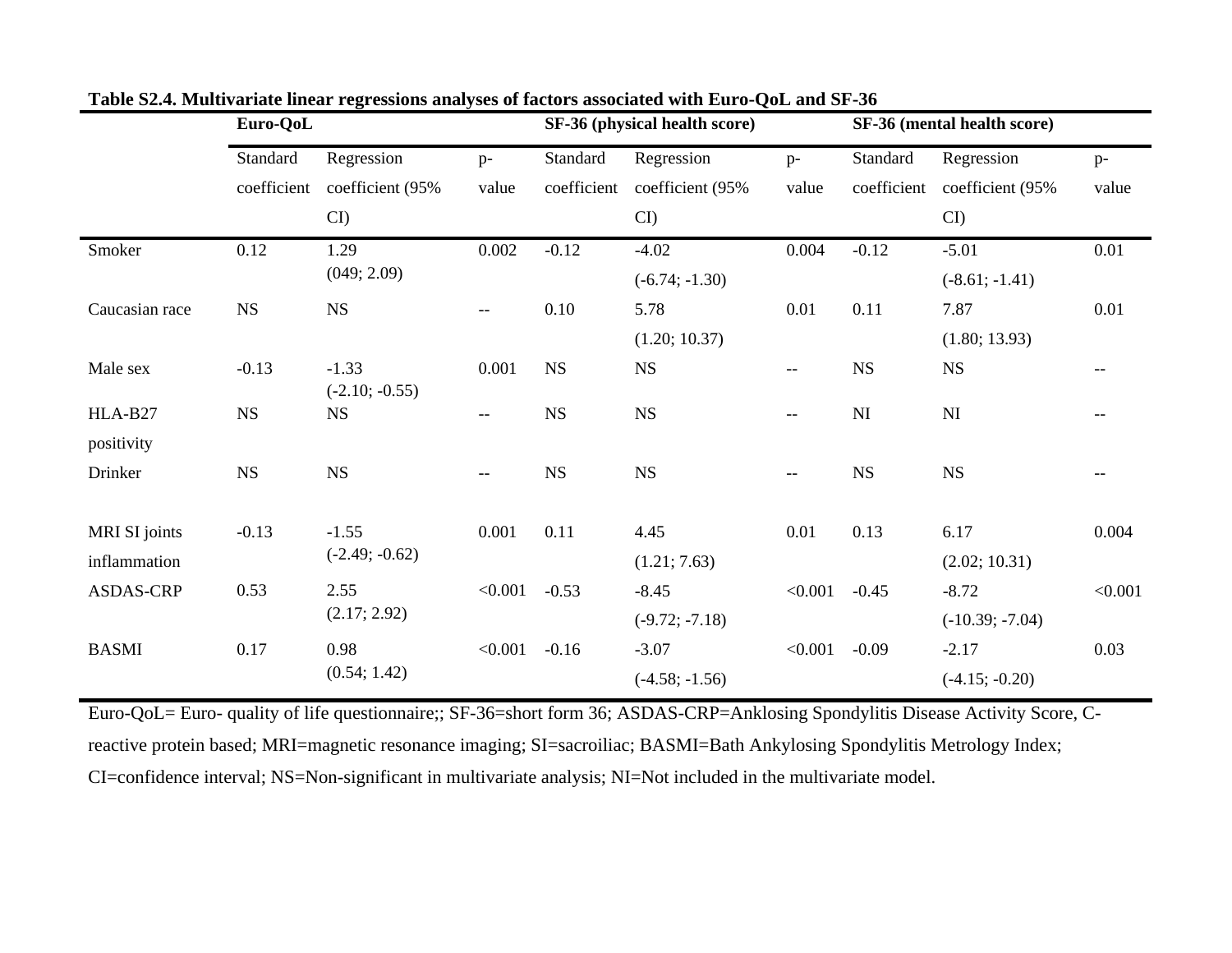|                    | Standard coefficient | Regression coefficient (95%<br>CI | p-value |
|--------------------|----------------------|-----------------------------------|---------|
| Smoker             | <b>NS</b>            | <b>NS</b>                         | --      |
| Caucasian race     | <b>NS</b>            | <b>NS</b>                         | $-\,-$  |
| Male sex           | $-0.20$              | $-0.30$<br>$(-0.41; -0.18)$       | < 0.001 |
| HLA-B27 positivity | <b>NS</b>            | <b>NS</b>                         | $- -$   |
| <b>ASDAS-CRP</b>   | 0.43                 | 0.30<br>(0.25; 0.36)              | < 0.001 |
| <b>BASMI</b>       | 0.23                 | 0.19<br>(0.12; 0.26)              | < 0.001 |

# **Table S2.5. Multivariate linear regressions analyses of factors associated with HAQ (disability index)**

HAQ=health assessment questionnaire; HLA=human leukocyte antigen; ASDAS=ankylosing spondylitis disease activity score; BASMI=Bath Ankylosing Spondylitis Metrology Index; NS=not significant in multivariate analysis; CI=confidence interval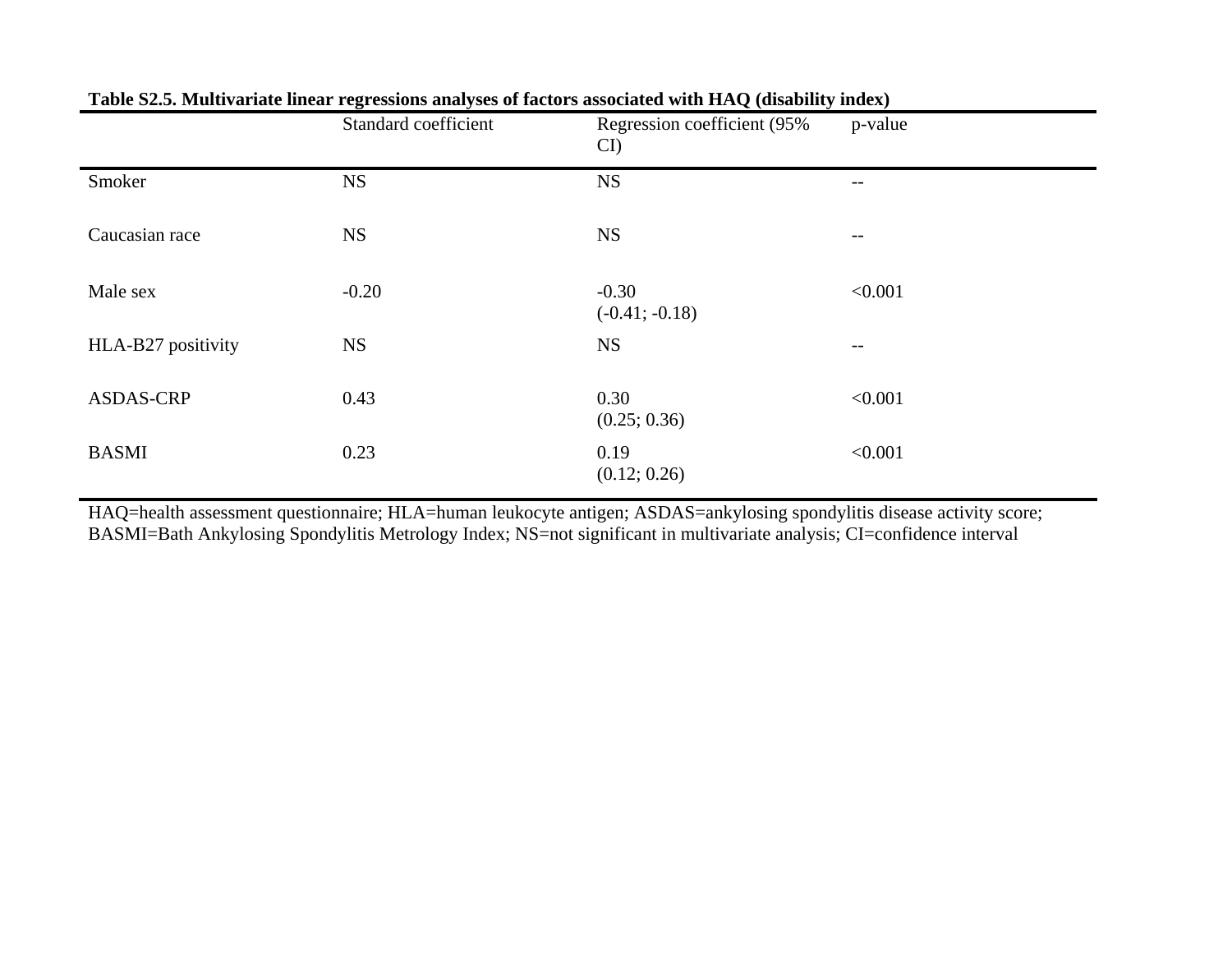|                     |          | <b>MRI SI</b> joints inflammation |                   | <b>MRI</b> inflammation (spine or SI joints) |                   |  |
|---------------------|----------|-----------------------------------|-------------------|----------------------------------------------|-------------------|--|
| Odds ratio          | p-value  | Odds ratio                        | p-value           | Odds ratio                                   | p-value           |  |
| $(95\% \text{ CI})$ |          | $(95\% \text{ CI})$               |                   | $(95\% \text{ CI})$                          |                   |  |
| $_{\rm NS}$         | --       | $_{\rm NS}$                       | $- -$             | 1.65                                         | 0.03              |  |
|                     |          |                                   |                   | (1.05; 2.59)                                 |                   |  |
| 1.74                | 0.045    | $\mathbf{N}\mathbf{I}$            | --                | $\mathbf{N}\mathbf{I}$                       | $-$               |  |
| (1.01; 3.00)        |          |                                   |                   |                                              |                   |  |
| 1.95                | 0.03     | 1.70                              | 0.03              | 1.61                                         | 0.04              |  |
| (1.09; 3.49)        |          | (1.04; 2.76)                      |                   | (1.04; 2.50)                                 |                   |  |
| NI                  | $-\,-$   | 1.81                              | 0.03              | 1.84                                         | 0.01              |  |
|                     |          | (1.08; 3.05)                      |                   | (1.16; 2.93)                                 |                   |  |
| NI                  | --       | $_{\rm NS}$                       | $-$               | $\mathbf{N}\mathbf{I}$                       | $\qquad \qquad -$ |  |
|                     |          |                                   |                   |                                              |                   |  |
| 0.34                | $0.01\,$ | $\mathbf{N}\mathbf{I}$            | $\qquad \qquad -$ | $_{\rm NS}$                                  | --                |  |
| (0.15; 0.74)        |          |                                   |                   |                                              |                   |  |
|                     |          |                                   |                   |                                              |                   |  |
| NS                  | --       | $\mathbf{N}\mathbf{I}$            | $-\, -$           | 1.02                                         | 0.03              |  |
|                     |          |                                   |                   | (1.00; 1.04)                                 |                   |  |
|                     |          | <b>MRI</b> spine inflammation     |                   |                                              |                   |  |

**Table S2.6. Multivariate logistic regressions analyses of factors associated with MRI inflammation** 

MRI=magnetic resonance imaging; SI=sacroiliac; CI=confidence interval; HLA=Human Leukocyte Antigen; IBP=inflammatory back pain; NS=Non-significant in multivariate analysis; NI=Not included in the multivariate model.